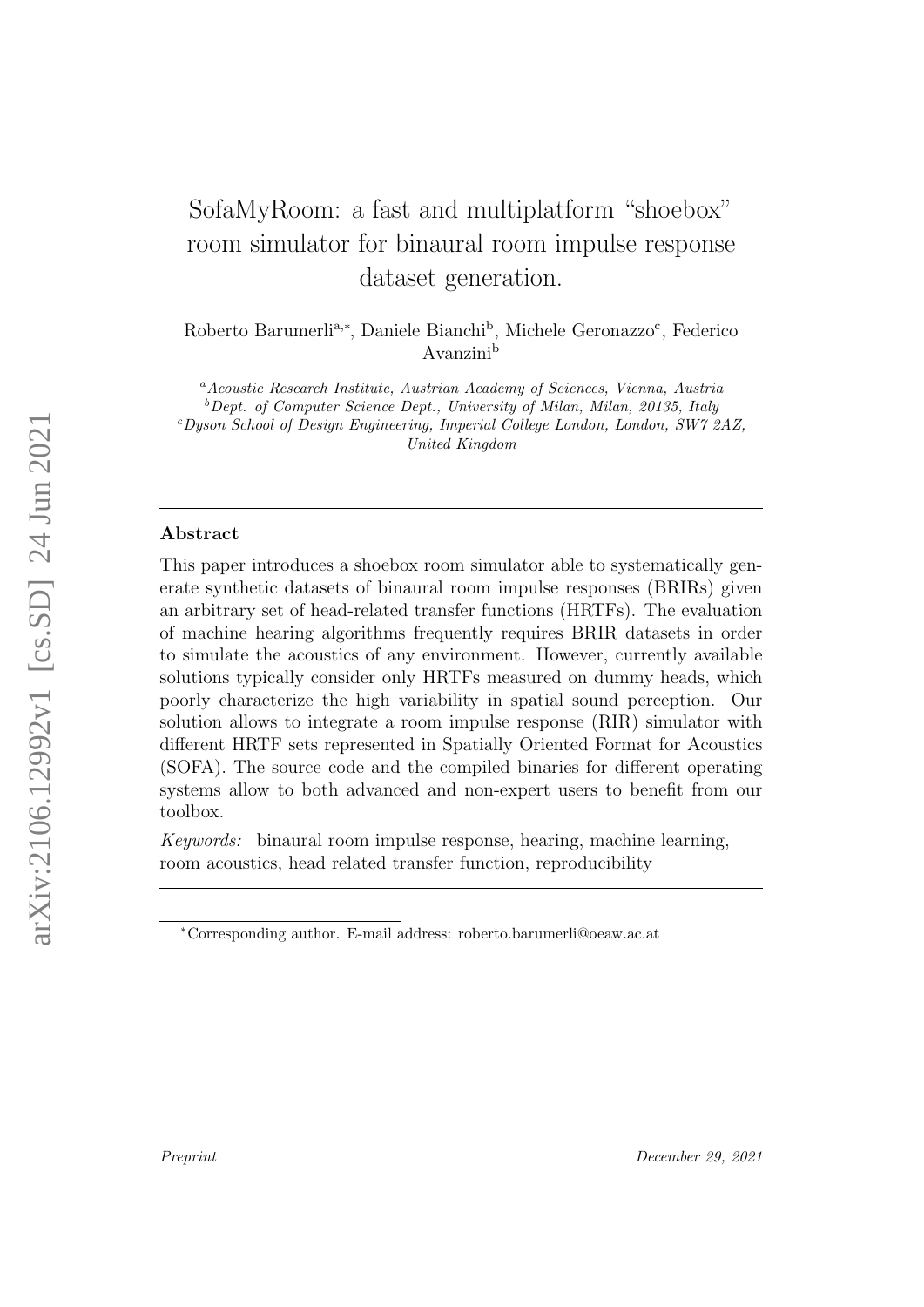## Required Metadata

## Current code version

| Nr.            | Code metadata description           | Please fill in this column                   |
|----------------|-------------------------------------|----------------------------------------------|
| C1             | Current code version                | v1.0                                         |
| C2             | Permanent link to code/repository   | https://github.com/spatialaudiotools/        |
|                | used for this code version          | sofamyroom                                   |
| C <sub>3</sub> | Code Ocean compute capsule          | none                                         |
| C <sub>4</sub> | Legal Code License                  | EUPL v1.2                                    |
| C5             | Code versioning system used         | git                                          |
| C6             | Software code languages, tools, and | C, MATLAB (optional), python3 (docs), Visual |
|                | services used                       | Studio C IDE (optional).                     |
| C7             | Compilation requirements, operat-   | gcc, cmake                                   |
|                | ing environments & dependencies     |                                              |
| C8             | Documentation                       | https://spatialaudiotools.github.io/         |
|                |                                     | sofamyroom/                                  |
| C9             | Support email for questions         | roberto.barumerli@oeaw.ac.at                 |

#### Table 1: Code metadata

#### 1. Motivation and significance

The process required to record binaural room impulse responses (BRIRs) with peculiar acoustic proprieties is expensive and time consuming [\[1\]](#page-12-0). These responses are the combination of the temporal dynamic of an echoic environment, named room impulse response (RIR), with the individual spatial filtering effects related to the binaural acoustic transformation of a human subject, typically summarized by head-related impulse response (HRIR), or equivalently by their Fourier-transformed head-related transfer functions (HRTFs) [\[2\]](#page-12-1). Given the difficulties involved in the acquisition of BRIRs, the introduction of room acoustic simulators [\[3\]](#page-12-2) allowed to generate synthetic responses and, consequently, new approaches emerged in psycho-acoustics and machine hearing [\[4\]](#page-12-3) research.

Concerning psycho-acoustic studies, designing synthetic BRIRs requires to consider specific stimulus conditions, since human listeners successfully tackle adverse acoustic conditions by solving the so-called cocktail party problem [\[5\]](#page-12-4): consequently, these experimental designs evaluate limited amount of cases to test precise components of the human behaviour. On the other hand, inspired by the human hearing capabilities, several computational approaches known as "machine hearing" have been proposed [\[4\]](#page-12-3). This approaches incorporate audio signal processing stages that simulate the functioning of the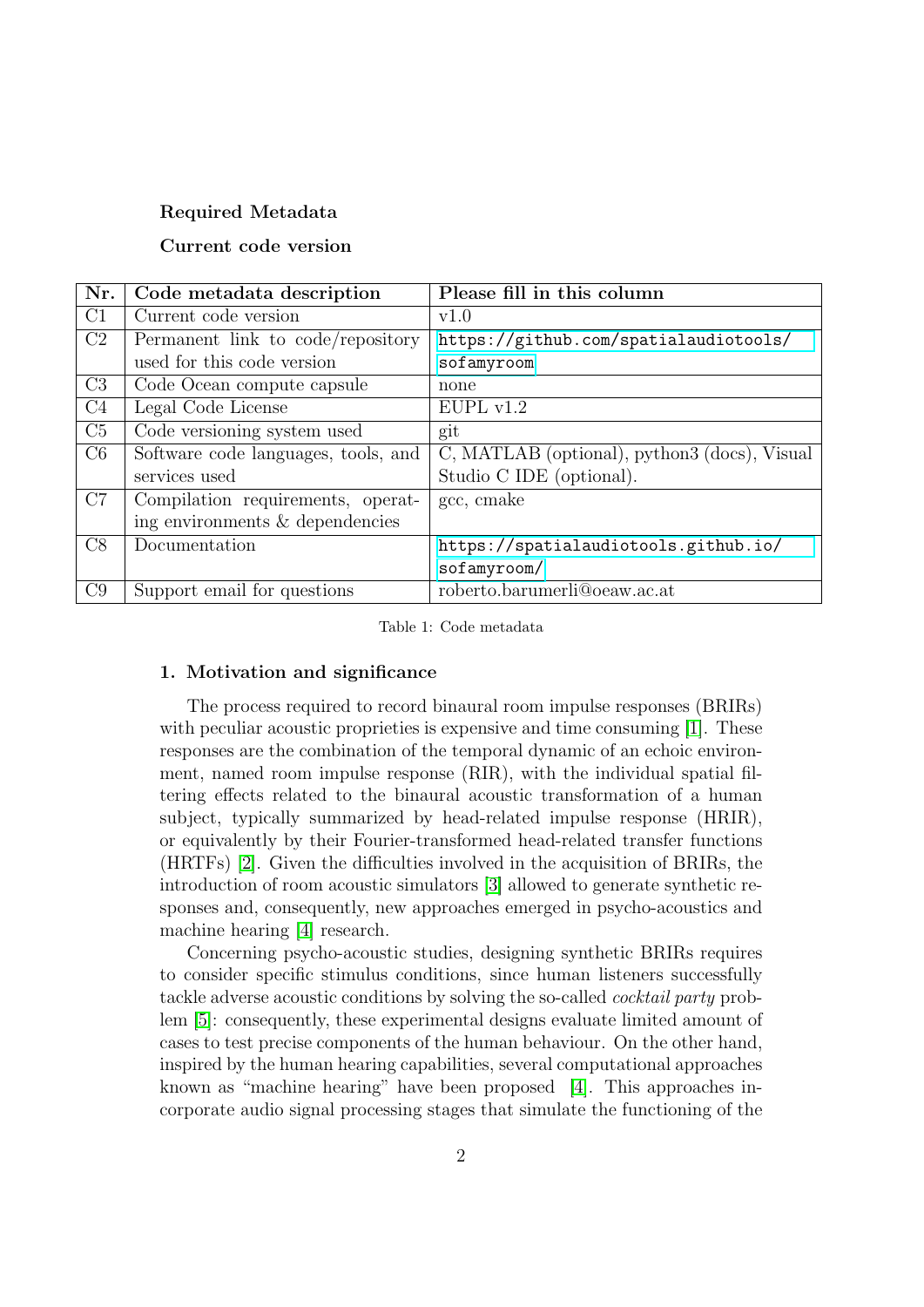human auditory system in combination with machine learning algorithms to address problems like: speech de-reverberation, sound source separation, and sound localization in acoustically reverberant environments. The resulting software frameworks require large amounts of annotated data for training and: while for well-established topics, such as speech recognition, a plethora of speech corpora is publicly available [\[6\]](#page-12-5), within the field of computational auditory scene analysis (CASA) [\[7\]](#page-13-0) the availability of public datasets is limited to a few specific cases.

Currently available datasets have two main limitations: (i) a small amount of echoic conditions are available; (ii) binaural recordings are obtained using mannequins (e.g., the Neumann NU100 dummy-head or the GRAS Kemar head-torso simulator [\[8\]](#page-13-1), which do not account for the variability of human HRTFs due to individual anthropometric differences. Such restrictions can be overcome by relying on numerical BRIR simulation frameworks, which permit to automatically generate large amounts of annotated data over disparate conditions. Commercial solutions exist, such as  $Odeon<sup>1</sup>$  $Odeon<sup>1</sup>$  $Odeon<sup>1</sup>$  or  $EASE<sup>2</sup>$  $EASE<sup>2</sup>$  $EASE<sup>2</sup>$ While these solutions are able to render complex environments with high accuracy, they do not always guarantee the flexibility needed for research purposes (i.e. limited support to HRTF datasets). Also several academic projects are available but no one of them allow to render BRIRs with a specific HRTF dataset in a straighforward and iterateable manner.

In order to overcome the above limitations, this work proposes SofaMyRoom, a toolbox for BRIR simulation developed around three key components: (i) efficient and realistic acoustic simulations, (ii) high flexibility to describe listener acoustics through individual HRTFs, and (iii) automatic annotation of simulated responses.

The SofaMyRoom acoustic simulator is based on the original roomsim project [\[9\]](#page-13-2). Such toolbox combines the image-source method [\[3\]](#page-12-2) and the diffuse rain ray-tracing algorithm [\[10\]](#page-13-3) to account for the three main parts of a RIR [\[1\]](#page-12-0) (see Fig. [1a\)](#page-3-0): (i) the direct component, or the line of sight propagation; (ii) the early (specular) reflections, which the human auditory system is able to leverage to extract information (i.e. improving speech intelligibility or distance perception); (iii) the reverberant tail, which aggregates all the late diffused and reflected wave-paths and typically contains relevant information about the size and materials of the room.

HRTF individualization makes use of the SOFA format, originally proposed by Majdak [\[11\]](#page-13-4) and standardized by the Audio Engineering Society

<span id="page-2-0"></span><sup>1</sup><https://odeon.dk>

<span id="page-2-1"></span> $^{2}$ <http://ease.afmg.eu>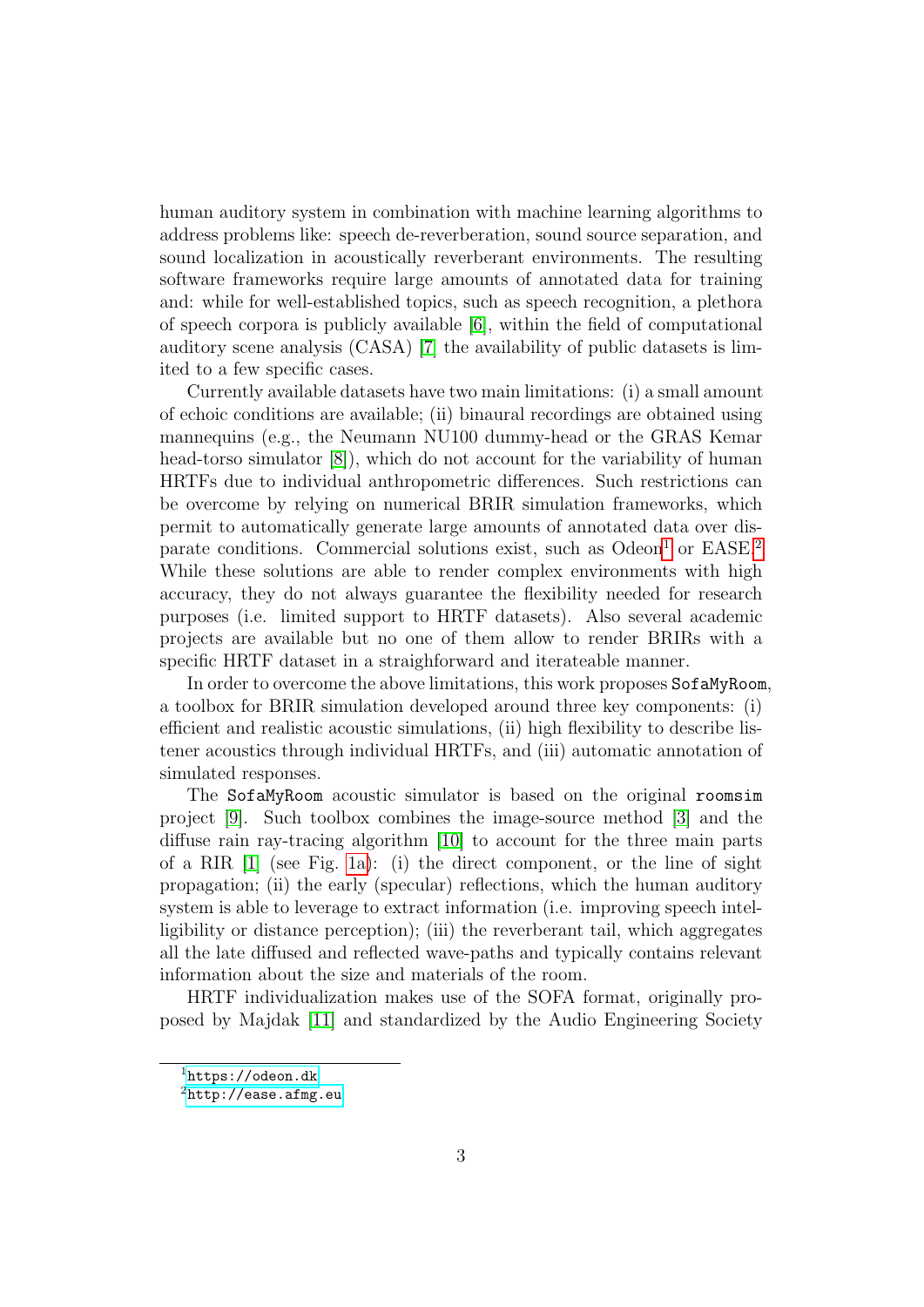<span id="page-3-0"></span>

(a) A RIR and its main parts: direct component, early reflections and reverberant tail.



(b) Spatial evolution. Direct (blue), and specular (red) paths are generated through the image source method, while diffused rays (green) are generated through the diffuse rain algorithm. The circle around the receiver identifies its detection sphere.

Figure 1: Schematic representation of the spatio-temporal evolution of a simulated RIR.

(AES) as AES69-2015 in 2015. Prior to SOFA, HRTF data were stored according to custom file formats, thus making the data exchange difficult [\[12\]](#page-13-5). By employing SOFA, SofaMyRoom enables to load into the simulation a vast amount of HRTF datasets already stored in this format.[3](#page-3-1)

Finally, we added the possibility to automate BRIR generation and annotation through the Virtual Acoustic Space Traveler (VAST) project [\[13\]](#page-13-6). This provides the user with a simple and effective tool to systematically generate BRIR datasets accompanied by a metadata structure which describes each of the rendered samples.<sup>[4](#page-3-2)</sup> As a result, with a few lines of code SofaMyRoom can synthesise annotated datasets of BRIRs through the parametrization of geometric and acoustic settings. Finally, the standardized metadata structure simplifies the data integration into the machine learning pipeline [\[14\]](#page-13-7). This last feature is especially desirable, since also open datasets could be organized with the VAST structure, which can support faster hypothesis testing and rapid prototyping.

#### 2. Software description

SofaMyRoom is written in standard C, where all the libraries are stati-cally linked<sup>[5](#page-3-3)</sup> providing a ready to use multi-platform executable. In order to guarantee full portability, we choose CMAKE as building system which can

<span id="page-3-2"></span><span id="page-3-1"></span> $3$ <https://www.sofaconventions.org/data/database>

<sup>4</sup>For the VAST structure check the documentation or visit [http://thevastproject.](http://thevastproject.inria.fr/) [inria.fr/](http://thevastproject.inria.fr/)

<span id="page-3-3"></span><sup>5</sup>Except for FFTW3 on Windows which has been linked dynamically.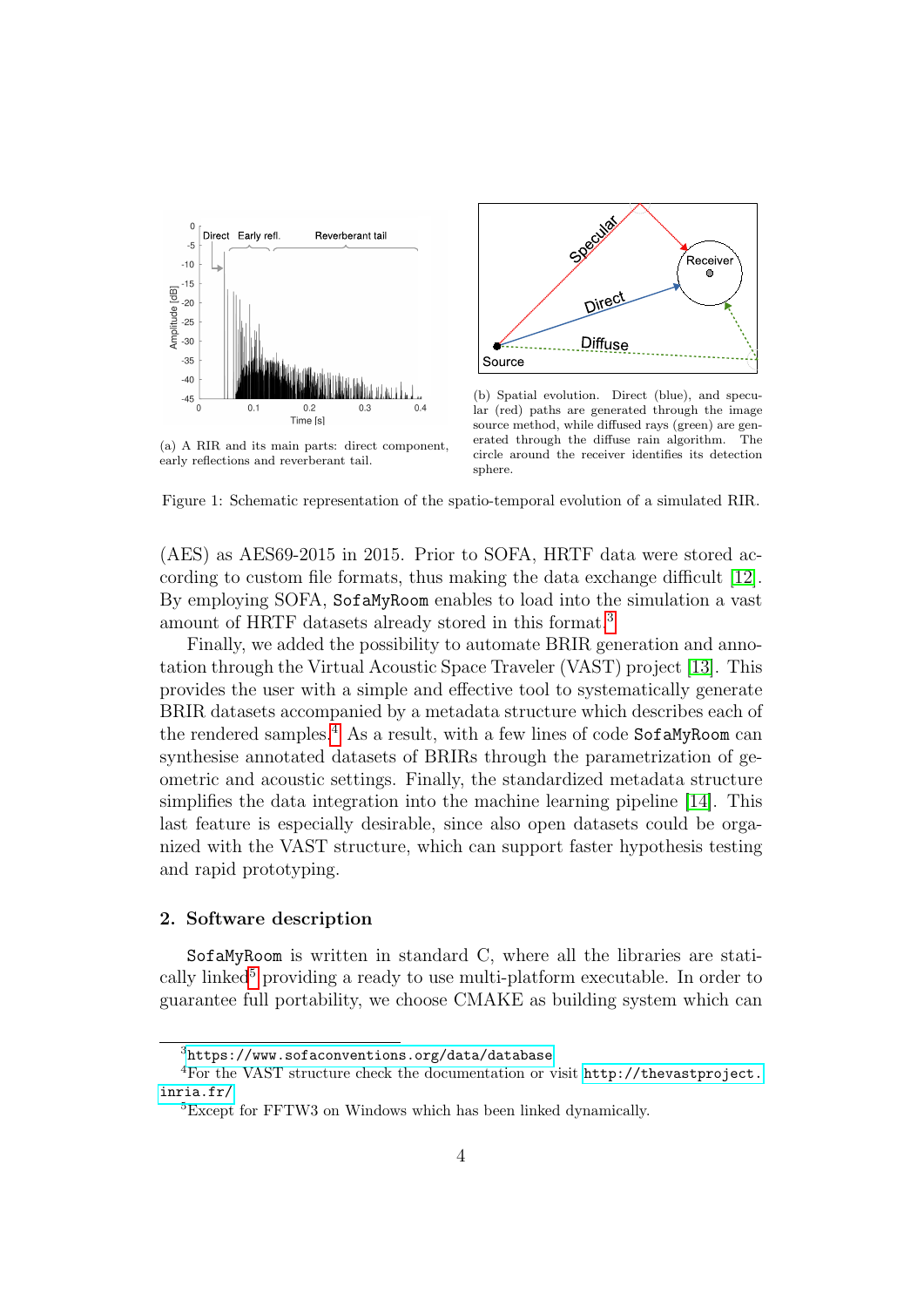<span id="page-4-0"></span>

(a) Single BRIR file generation. (b) Workflow example for the BRIR dataset generation and analysis using the SofaMyRoom wrapper.

Figure 2: Block diagram of SofaMyRoom's structure and workflows.

compile the executable along with the documentation and expose the unit tests. SofaMyRoom can be executed on different platforms as a native software by passing simulation parameters as standard input or a text file. The user is then able to render multiple BRIRs by defining one single room and multiple receivers and sources, and to save them into separate 2-channel WAVE files. The adopted license, EUPL v1.2, and the integration of CMAKE, allow advanced users to customize and extend SofaMyRoom's code.

## 2.1. Architecture

Figure [2](#page-4-0) provides a block-diagram of the software architecture. It can be noted that SofaMyroom is built by integrating in the same package a refined and updated version of the acoustic simulator of the discontinued roomsim project released by Schimmel et al. [\[9\]](#page-13-2), and libmysofa, a Standard C library to load and handle SOFA files [\[15\]](#page-14-0). Moreover, in order to provide the capability to generate an annotated BRIR dataset we integrated a refactored and documented version of the VAST project [\[13\]](#page-13-6). Since VAST has been developed as a MATLAB toolbox, we released SofaMyRoom also as a MATLAB function via MEX compilation.

As showed in Figure [2,](#page-4-0) two possible workflows are considered: the generation of either a single BRIR or an entire BRIR dataset. In the first case (Fig. [2a\)](#page-4-0), the user may need to evaluate a specific acoustic configuration of room, source and listener as in psycho-acoustic experiments. In the second case (Fig. [2b\)](#page-4-0), which is more typical for the generation of training data in a machine hearing scenario, several simulations need to be defined and generated in batch.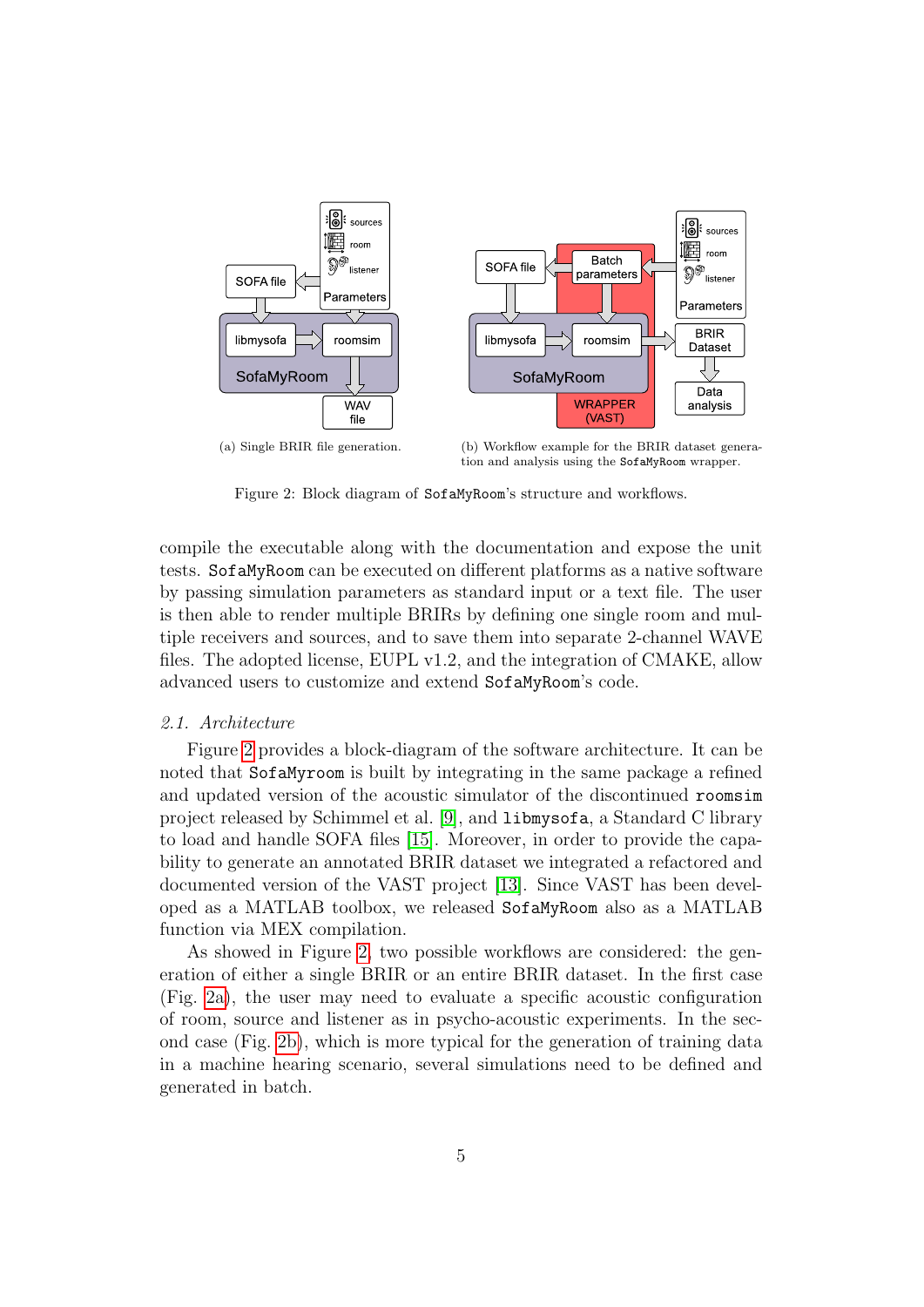#### 2.2. Functionalities

For each simulation, the user can specify the acoustic parameters of an empty "shoebox" reverberant environment. The main elements are: the room size, the frequency-dependent absorption and scattering coefficients for each of the six rectangular surfaces, and the source and receiver positions. Additional parameters can control the simulator behaviour and output such as: sampling frequency, room temperature and humidity, the impulse response maximum duration, the frequency bands to be accounted.<sup>[6](#page-5-0)</sup>

Sound sources can be specified through their directivity pattern (i.e., omnidirectional or cardiod) while receivers can be characterized by a set of HRTFs. SofaMyRoom allows to handle HRTFs in SOFA format providing high flexibility in defining the receiver's geometry and behaviour, with potentially unlimited configurations. With the integration of the libmysofa package, our toolbox can not only read data stored in a file according to the standard, but also manipulate them. HRTF data can be normalized upon opening, or resampled according to the project sampling frequency. Moreover, the HRTF corresponding to an arbitrary direction can be computed through its closest available datapoint, or through bilinear interpolation.

The user is also able to select which algorithm should be used for the acoustic simulation by enabling or disabling the image source method or diffuse rain algorithm. Simulation results are eventually saved on disk according to the user preferences: as a MATLAB array or a WAVE file.

Finally, the integration with the VAST toolbox [\[16\]](#page-14-1) allows the user to easily generate arbitrarily large datasets of BRIRs. The provided MATLAB scripts allow to: (i) initialize an empty VAST structure, (ii) define the room acoustic conditions and (iii) automatically populate the dataset with metadata while calling SofaMyRoom to generate and store BRIRs. While the current version of the script that populates the VAST structure only allows to iterate over user-defined receivers' positions inside the room, the published code can be easily extend to integrate other conditions (i.e. diverse HRTF datasets).

#### 2.3. First-time setup

The minimal setup for SofaMyRoom requires three files:

- the SofaMyRoom executable;
- 1 text file with simulation parameters (e.g., setup.txt);

<span id="page-5-0"></span><sup>&</sup>lt;sup>6</sup>The complete set of parameters is specified in the software documentation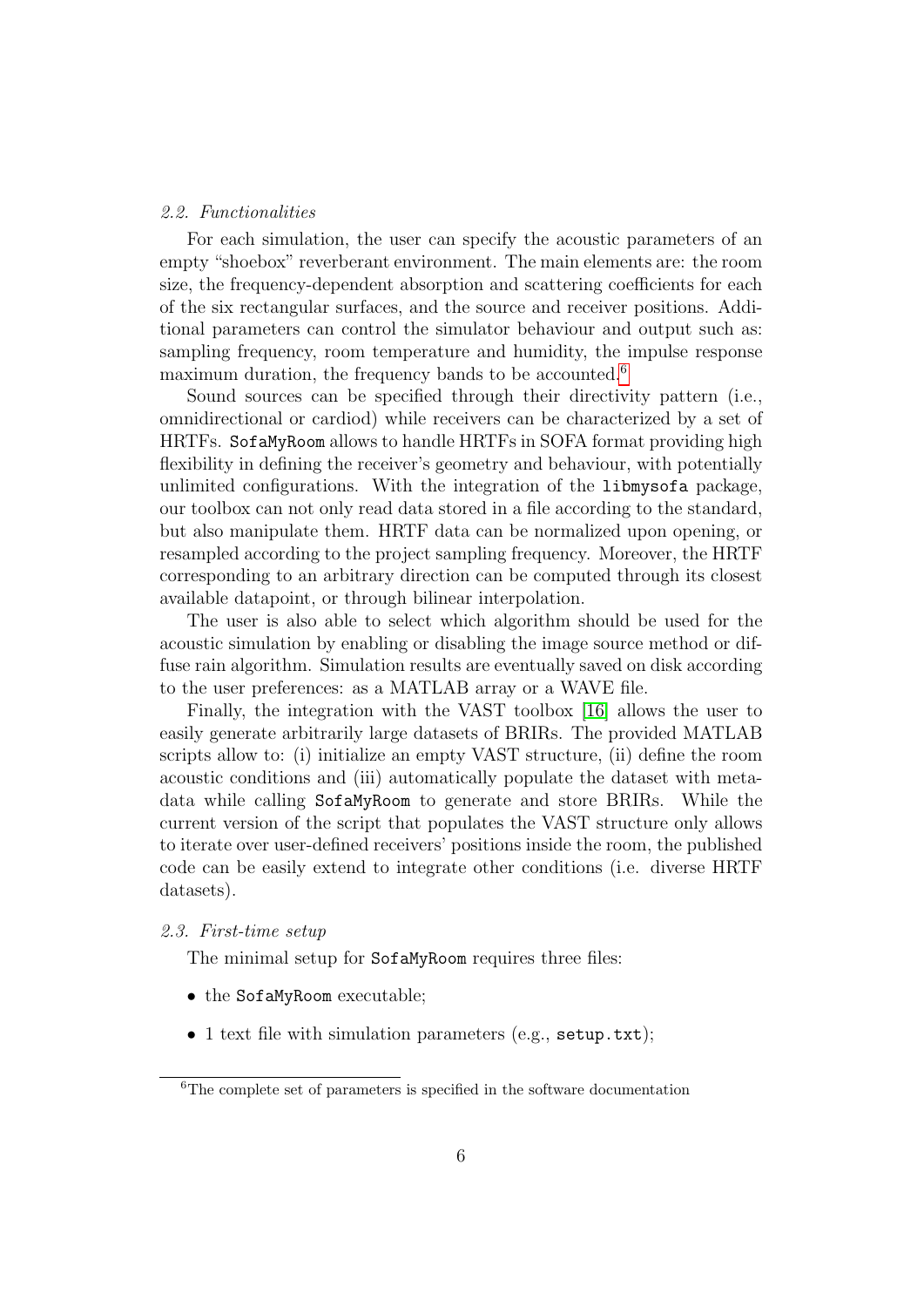• a HRTF set wrapped into a SOFA file (e.g.,  $\texttt{subject\_003}.\texttt{sofa}^7$  $\texttt{subject\_003}.\texttt{sofa}^7$ ).

An example of parameters' file is reported in Listing [1](#page-6-1) (the diffuse acoustic field is omitted for brevity).

```
1 % room settings
2 room.dimension = [10 7 4]; %3 room . humidity = 0.42; % relative humidity
4 room.temperature = 20; % [deg C]5
6 % diffuse reflections simulation options
7 options . simulatediffuse = false ;
 8
9 % specular reflections simulation options
10 options . simulatespecular = true ;
11 options.reflectionorder = [ 10 10 10 ];
12
13 % surface coefficients
14 room . surface . frequency = [125 250 500 1000 2000 4000]; % [Hz]15 room . surface . absorption = [0.1000 0.0500 0.0600 0.0700 0.1000 0.1000;
16 0.1400 0.3500 0.5300 0.7500 0.7000 0.6000;
17 0.1000 0.0500 0.0600 0.0700 0.1000 0.1000;
18 0.1000 0.0500 0.0600 0.0700 0.1000 0.1000;
19 0.0100 0.0200 0.0600 0.1500 0.2500 0.4500;
20 0.2400 0.1900 0.1400 0.0800 0.1300 0.1000 ];
2122 % simulation options
23 options . fs = 44100; % [Hz]
24 options.responseduration = 1.25; % [s]
25 options . bandsperoctave = 1; % [bands/octave]
26 options.referencefrequency = 125; % [Hz]
27 options . airabsorption = true ;
28 options . distanceattenuation = true ;
29 options . subsampleaccuracy = false ;
30 options . highpasscutoff = 0;
31 options . verbose = true ;
32
33 % output options
34 options . outputname = 'output ';
35
36 % source definitions
37 source (1). location = [ 8 2.5 1.6 ]; % [m]
38 source (1) . orientation = [ 180 0 0 ]; % [deg]39 source (1) . description = 'subcardioid ';
40
41 % receiver definitions
42 \texttt{receiver}(1). location = [ 3 5 1.2 ]; % [m]
43 receiver (1). orientation = [ 0 0 0 ]; % [deg]44 receiver (1) . description = 'SOFA cipic_subject_003 . sofa ';
```
Listing 1: Example of a parameter file.

Simulations can then be run with the following command (from a Bash interpreter):

~\$ ./ sofamyroom setup . txt

<span id="page-6-0"></span>Available at [https://www.sofaconventions.org/data/database/cipic/subject\\_](https://www.sofaconventions.org/data/database/cipic/subject_003.sofa) [003.sofa](https://www.sofaconventions.org/data/database/cipic/subject_003.sofa)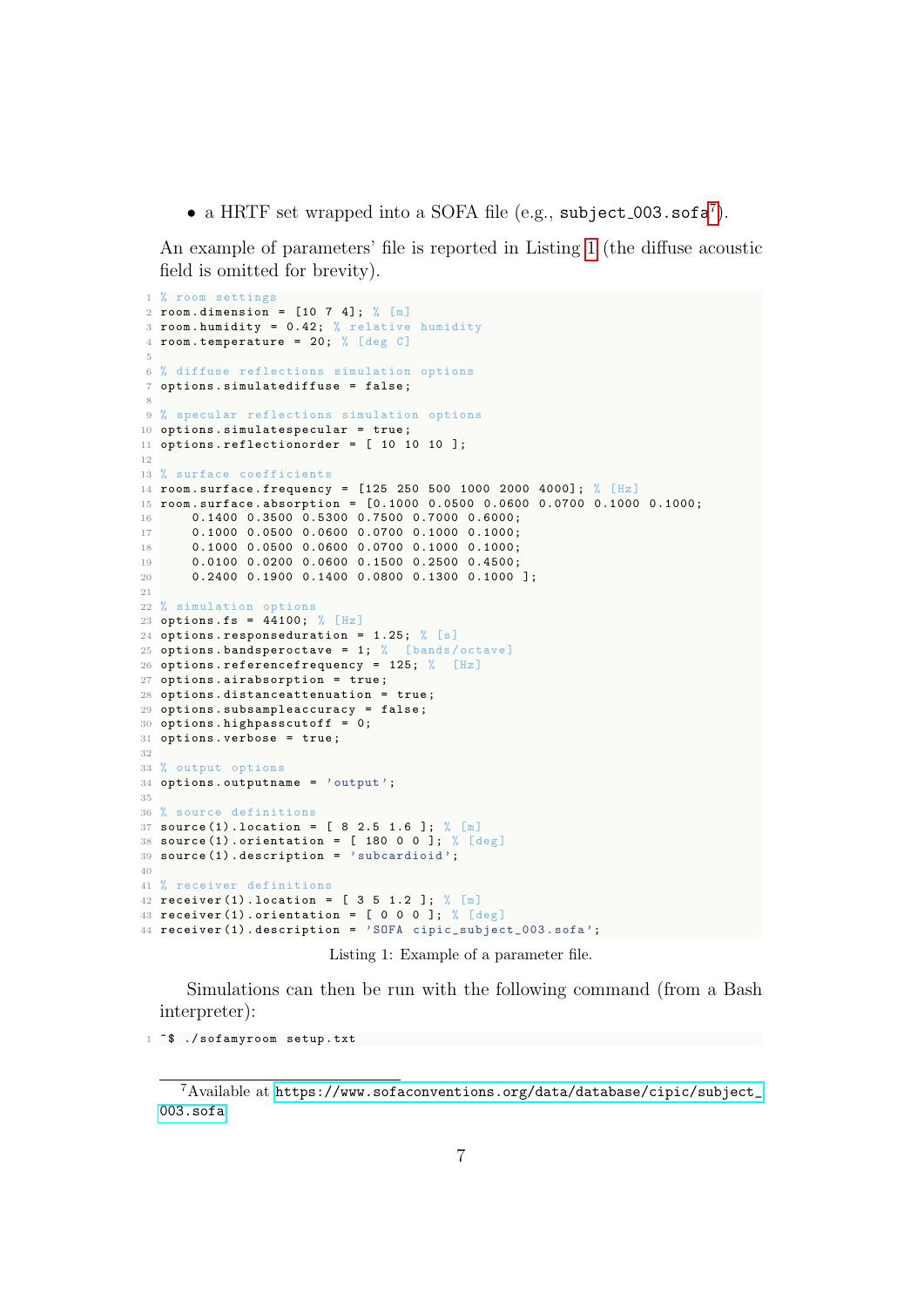Assuming the correctness of all the parameters, BRIRs are stored into WAVE files ready to be used for further processing.

#### 3. Illustrative Examples

Here, we propose a working example that uses a computational auditory model for sound localization [\[17\]](#page-14-2), in its current implementation [\[18\]](#page-14-3), to demonstrate how SofaMyRoom can be a tool of interest for both hearing and machine audition research. The considered model mimics the performance of the human auditory system in the sound localization task, by estimating both the horizontal and vertical polar coordinates of a sound source given a binaural stimulus. The implementation is available in the Auditory Modelling Toolbox  $(AMToolbox)^8$  $(AMToolbox)^8$  a MATLAB/Octave toolbox that provides models for many processing stages of the auditory system, including outerand middle-ear acoustics, cochlear filters, inner-hair cell models, binaural processing, and so on [\[19\]](#page-14-4).

Here, SofaMyRoom synthesizes different sets of BRIRs in order to evaluate the localization performance of the auditory model over different echoic conditions generated by the integration of the VAST toolbox. The code snippet in Listing [2](#page-7-1) shows an example of dataset generation.

```
1 % common parameters
2 \text{ Fs} = 16e3; [Hz]
3 RoomSize = [7.1 5.1 3]; % [m]
4 ReceiverPos = [0.211 0.294 0.5].* RoomSize ; % [m]
 5
6 % acoustic parameters
7 CeilingAbsorb = [0.02 0.06 0.14 0.37 0.60 0.65 0.65];
 8 FloorAbsorb = [0.55 0.86 0.83 0.87 0.90 0.87 0.87];
 9 WallsAbsorb = CeilingAbsorb ;
10 Diffuse = [0.1 0.1 0.1 0.1 0.1 0.1 0.1];
11
12 SofaPath = 'cipic_subject_003.sofa';
13 RoomName = 'room\ sofa :
14 VAST = VASTGeneration (Fs , RoomSize , RoomName , CeilingAbsorb , FloorAbsorb ,
      WallsAbsorb, ReceiverPos, Diffuse, SofaPath);
```
Listing 2: Illustrative example: dataset generation with VAST.

The simulations replicate part of the experiments reported in a previous work by the authors [\[20\]](#page-14-5). Figure [3](#page-8-0) shows a schematic representation of the configurations. Two different rooms were rendered. While the size was constant  $(5.1 \times 7.1 \times 3 \text{ m}^3)$ , two sets of absorption and scattering coefficients were adopted leading to two different Reverberation Times  $(RT_{60})$ : 0.37 s, 1.88 s. Two different positions (x,y,z) were considered for the receiver:

<span id="page-7-0"></span><sup>8</sup><http://amtoolbox.sourceforge.net/>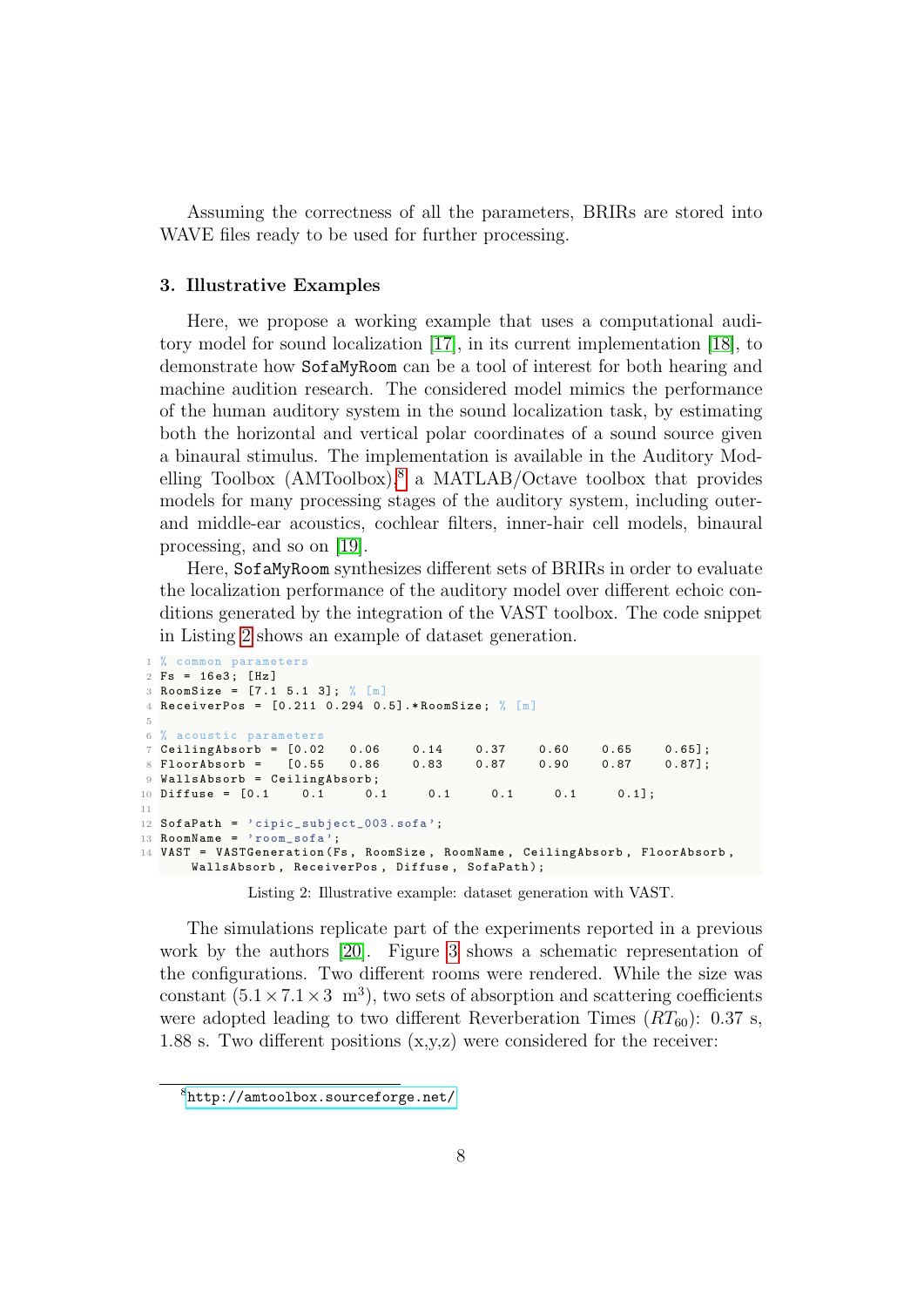<span id="page-8-0"></span>

Figure 3: Top view of the simulated room. The sources are uniformly distributed along the unitary sphere with the receiver in the middle.

- $A = (1.5, 1.5, 1.75)$  m
- $B = (4.05, 3.05, 1.75)$  m

Moreover, we adopted three different HRTF datasets:<sup>[9](#page-8-1)</sup>

- the KEMAR mannequin from MIT [\[8\]](#page-13-1);
- subject 003 from the CIPIC database [\[21\]](#page-14-6);
- subject CI1 from the ARI-BTE database [\[22\]](#page-14-7).

The sound sources were broadband noise, and every direction available in the HRTF dataset was tested. The remaining parameters remained unaltered.

The resulting set of SofaMyRoom simulations was straightforwardly fed to the auditory model. Although discussing the localization results achieved by the model is out of the scope of this paper, we nonetheless report them here in order to show the diversity of variables that can be investigated thanks to the flexibility of SofaMyRoom.

The model predictions were evaluated by means of five different perceptual metrics which quantify the precision and the localization accuracy along the horizontal and vertical coordinates [\[23\]](#page-15-0): lateral bias, lateral RMS error, elevation bias, local RMS polar error, and quadrant-error rate. The computation of these metrics allows to compare the model estimations with localization experiments performed with real subjects. Table [2](#page-9-0) reports values of the above metrics over the different conditions, while Fig. [4](#page-10-0) visualizes the simulations for position A and for all the evaluated HRTF datasets. The variability in the metrics values with respect to different positions and receiver types (i.e., HRTF sets) can be clearly appreciated. In particular, these results show that the model is sensitive to the spectral variations of the spatial cues when the receiver is located near a wall, as in position A. Finally, when increasing the reverberation time every simulated HRTF set underwent a performance degradation. This is due to the increase of multiple reflections

<span id="page-8-1"></span><sup>&</sup>lt;sup>9</sup>SOFA files are available at <www.sofaconventions.org>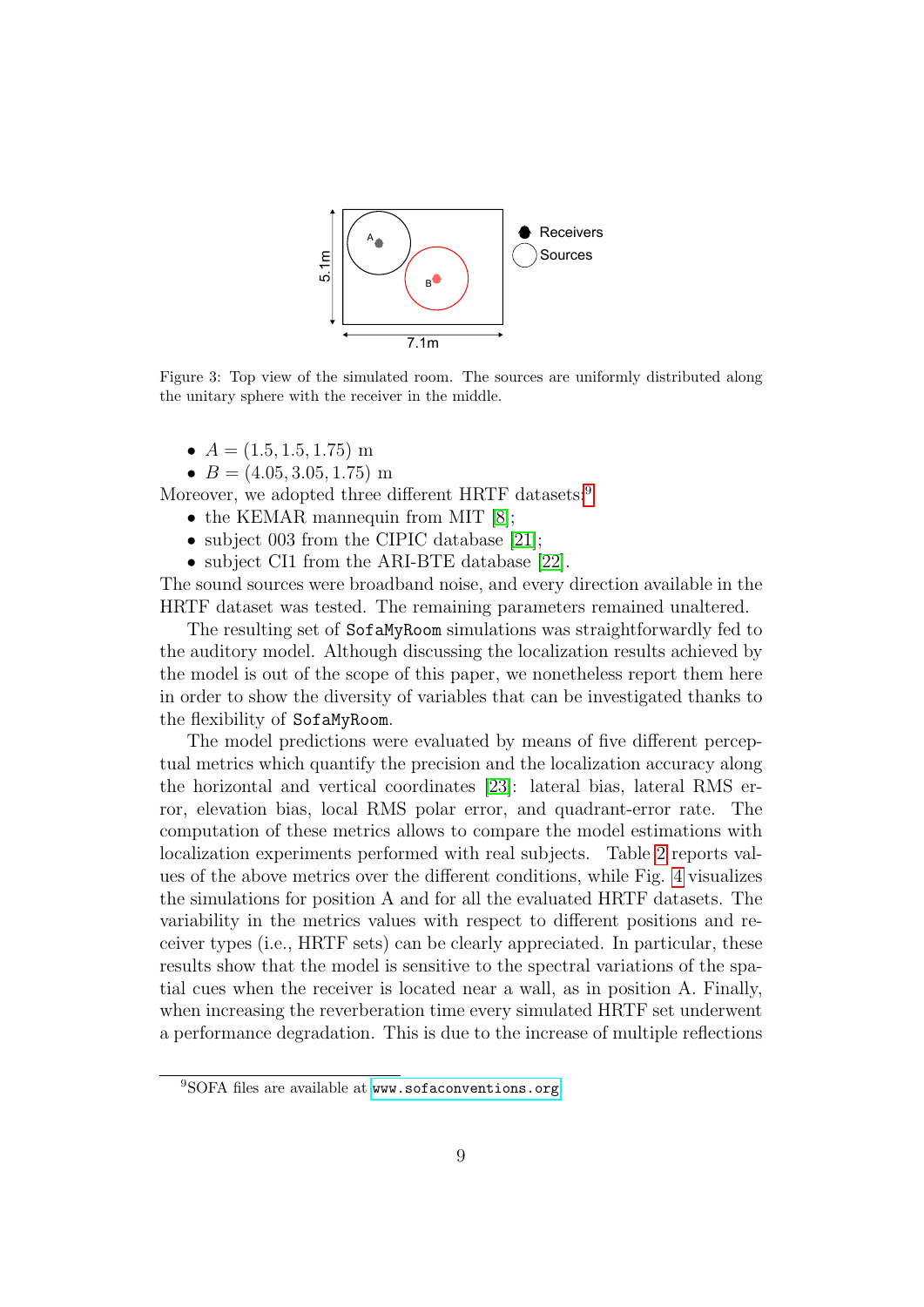<span id="page-9-0"></span>

| HRTF dataset                 |                                         | <b>KEMAR MIT</b> |       | CIPIC SBJ3 |       | <b>ARI-BTE CI1</b> |         |
|------------------------------|-----------------------------------------|------------------|-------|------------|-------|--------------------|---------|
| Position                     |                                         | A                | B     | A          | В     | A                  | B       |
| Metrics                      | Lateral Bias $\lceil \circ \rceil$      | $-0.54$          | 0.08  | $-0.58$    | 0.36  | $-1.25$            | 0.21    |
|                              | Lateral RMS error $\lceil \circ \rceil$ | 6.03             | 5.92  | 6.89       | 6.62  | 6.06               | 5.89    |
|                              | Elevation bias $[°]$                    | 0.25             | 0.98  | 5.18       | 4.84  | 5.74               | 4.98    |
|                              | Local RMS polar error                   | 26.49            | 25.86 | 25.60      | 24.91 | 21.08              | 20.57   |
|                              | Quadrant error $[\%]$                   | 10.11            | 9.67  | 11.48      | 10.35 | 10.12              | 9.07    |
| Second room - $RT60 = 1.88s$ |                                         |                  |       |            |       |                    |         |
| HRTF dataset                 |                                         | KEMAR MIT        |       | CIPIC SBJ3 |       | ARI-BTE CI1        |         |
| Position                     |                                         | A                | B     | A          | В     | A                  | B       |
| Metrics                      | Lateral Bias $\lceil \circ \rceil$      | $-0.51$          | 0.89  | $-0.60$    | 0.25  | $-1.58$            | $-0.35$ |
|                              | Lateral RMS error $\lceil \circ \rceil$ | 8.79             | 8.93  | 9.57       | 9.43  | 9.00               | 8.83    |
|                              | Elevation bias $\lceil \circ \rceil$    | 3.22             | 5.28  | 9.70       | 9.42  | 13.22              | 13.80   |
|                              | [°]<br>Local RMS polar error            | 33.83            | 34.31 | 31.51      | 31.36 | 31.02              | 30.83   |
|                              | Quadrant error $[\%]$                   | 19.10            | 15.91 | 21.65      | 21.68 | 23.25              | 23.49   |

First room -  $RT60 = 0.37s$ 

Table 2: Averaged metrics comparison for two rooms, two receiver's positions, three HRTF datasets.

that reduced the reliability of the localization cues.

#### 4. Impact

Data-driven and machine-hearing systems are becoming a key component in audio signal processing research, but they require large amount of labelled data in order to be deployed [\[16\]](#page-14-1). On the other hand, the process of recording such data from a real environment involves manual operations that are time consuming and error-prone. Datasets recorded in reverberant environments are particularly important to assess data-driven algorithms in real-world conditions, since anechoic sound can only be achieved in controlled environments [\[6\]](#page-12-5). While simulation tools cannot guarantee the same accuracy and realism of recorded data, they enable the user to assess the perfomance of a machine learning algorithm over a wider set of conditions and with a rapid prototyping pipeline (consider Sect. V.F of [\[24\]](#page-15-1)). Consequently, the adoption of simulation tools for producing artificial RIRs has been proposed in several research fields, e.g. speech enhancement and source separation [\[6\]](#page-12-5), or sound source localization [\[25\]](#page-15-2). A demonstrative examples on how to train several machine learning algorithms with synthetic spatial RIRs and then testing them with recorded dataset is reported in the work of Perotin et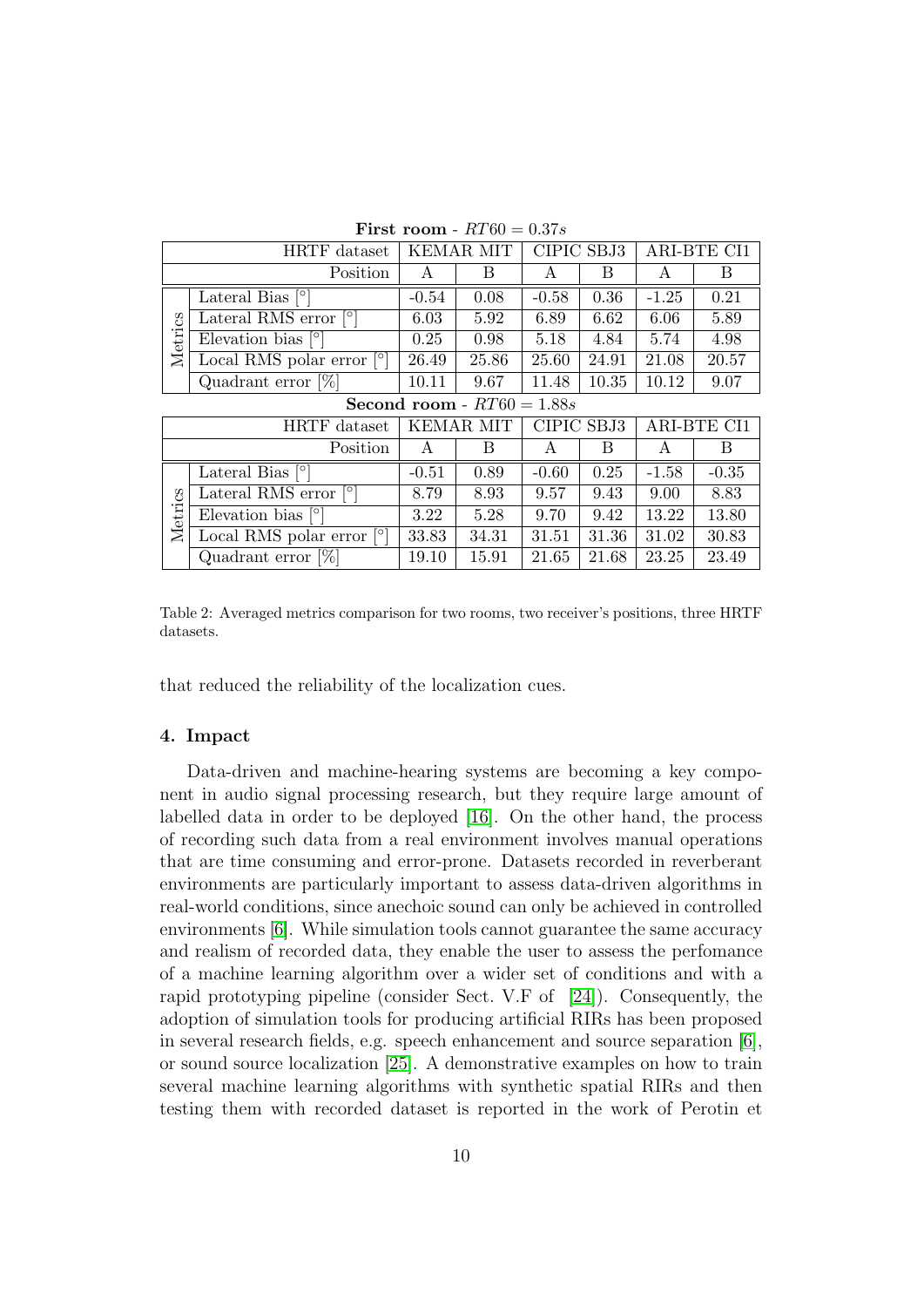<span id="page-10-0"></span>

Figure 4: Mean average error over all accounted direction for the position A for both rooms. The plotted areas do not match since each HRTF dataset was acquired with different spatial grids.

al. [\[26\]](#page-15-3) while He et al. [\[27\]](#page-15-4) extend this approach through domain adaptation. Moreover, data augmentation techniques, especially targeted at the training of deep networks, are becoming popular even in the audio domain, and can help networks generalize their modeling capabilities [\[28\]](#page-15-5).

Acoustic simulation tools can be profitably used for all these purposes, and can change drastically the development workflow of a machine hearing system. Particularly, the developer can leverage the flexibility of such tools to iteratively generate and evaluate data (i.e. with increasing size, complexity, number of conditions) along the development process. A similar workflow is in principle possible also when adopting a recorded dataset, but is typically unfeasible in practice because of limitations in the available data or heterogeneity of formats.

SofaMyRoom aims at filling a gap in the availability of open-source, fully configurable, and (relatively) user-friendly room acoustics simulators. Although commercial solutions exist providing accurate simulations for complex acoustic geometries, they have the disadvantage of being closed, and entail non-negligible financial costs. On the other hand, none of the existing academic projects integrates into a single tool all the functionalities and features provided by SofaMyRoom.

By virtue of the functionalities discussed in the previous sections, we expect it to be a useful tool to generate labelled data for several research problems that consider the acoustic and psychoacoustic effects of echoic environments and binaural listening. Althought synthetic BRIRs generated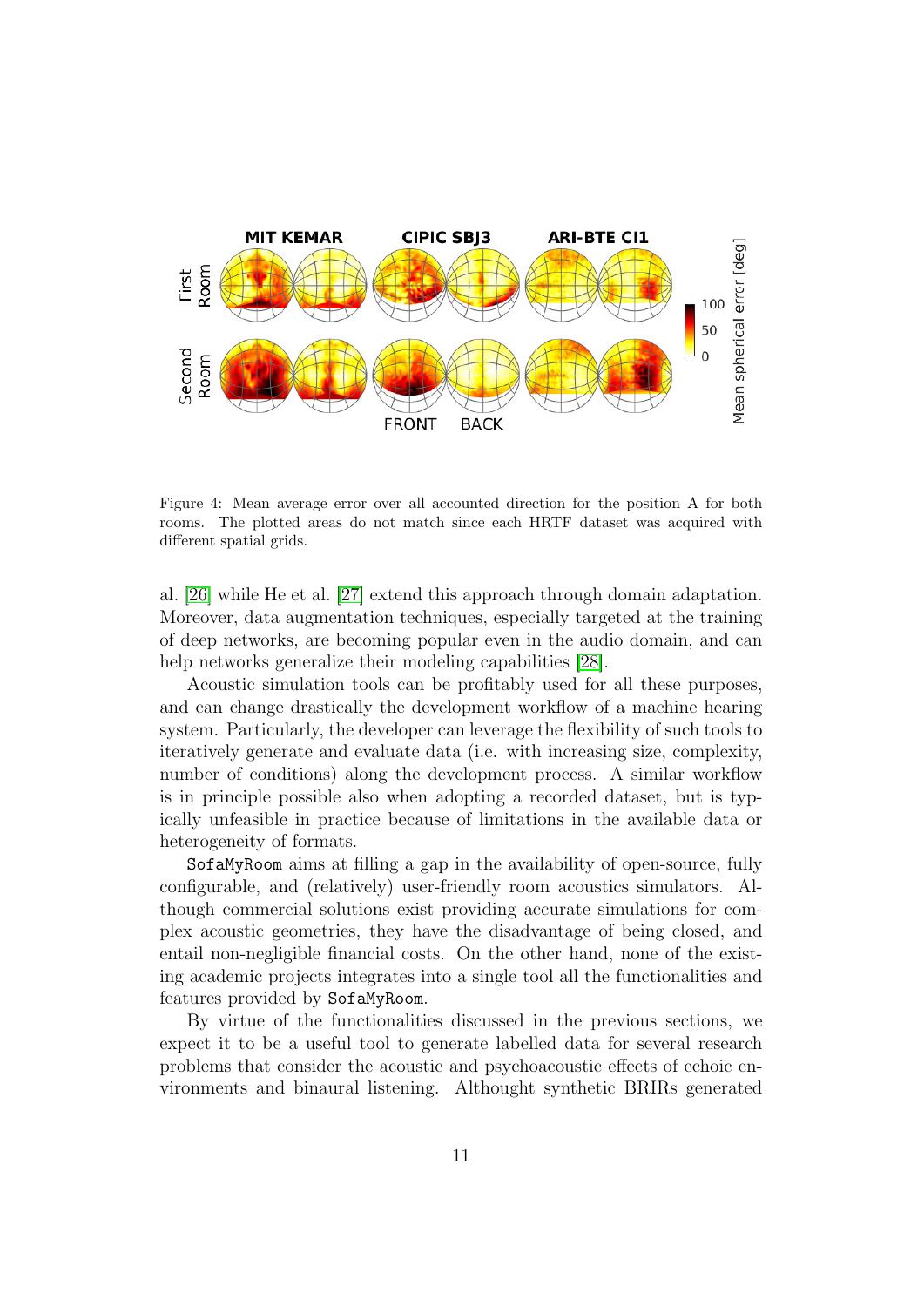from simple geometries lead to reduced perceptual plausibility, tools like SofaMyRoom have been easily integrated in the stimulus generation pipeline in order to address several research challenges i.e.: (i) subjective experiments on speech understanding and perceived reverberation [\[29\]](#page-15-6), (ii) supporting hearing aids simulations [\[30\]](#page-16-0) or (iii) testing novel on-board algorithms for cochlear implants [\[31\]](#page-16-1). It is worthwhile to notice that adopting our publicly available tool and by making simulation parameters freely accessible will grant reproducible research by allowing the re-synthesis of the stimuli.

Finally, in addition to psycho-acoustics and machine hearing, SofaMyRoom can be employed in further audio-related research fields. As an example, in auditory modelling research [\[32\]](#page-16-2) it may be used to provide specific acoustic conditions to understand the limitations of the model or, in robot audition research [\[33\]](#page-16-3), it can provide a simulated environment to benchmark the robot performances.

One current limitation of SofaMyRoom is that it only considers "shoebox" shaped rooms. This prevents to simulate the complexity of a real acoustic space, which however is not the goal of this project. Instead it provides an efficient solution for the use cases outlined in the manuscript: as an example, shoe-box room shapes have been used to train deep networks in some recent works on sound source localization [\[26,](#page-15-3) [34\]](#page-16-4), that hint at the ability of the networks to generalize to real-world data despite the use of simplified geometries in the training stage.

One potential pitfall of an open-source projects is maintainability and portability over different platforms. As far as dependency on external libraries is concerned, we have relied on code that is well maintained and actively developed. In particular, the SOFA format is increasingly adopted within the research community and the industry.<sup>[10](#page-11-0)</sup> This is why our effort aimed at releasing a reliable simulation tool that can be easily maintained and extended thanks to its building system that provides a multi platform compilation [\[35\]](#page-16-5).

#### 5. Conclusions

This paper has reported on the development of SofaMyRoom, a room acoustics simulator which can render binaural room impulse responses given different parameters for the room, receiver and sound source. Details on the software architecture, functionalities, and set-up, were provided. The employed numerical methods were also briefly discussed. By means of a proof

<span id="page-11-0"></span><sup>10</sup>As an example, see https://www.genelec.com/aural-id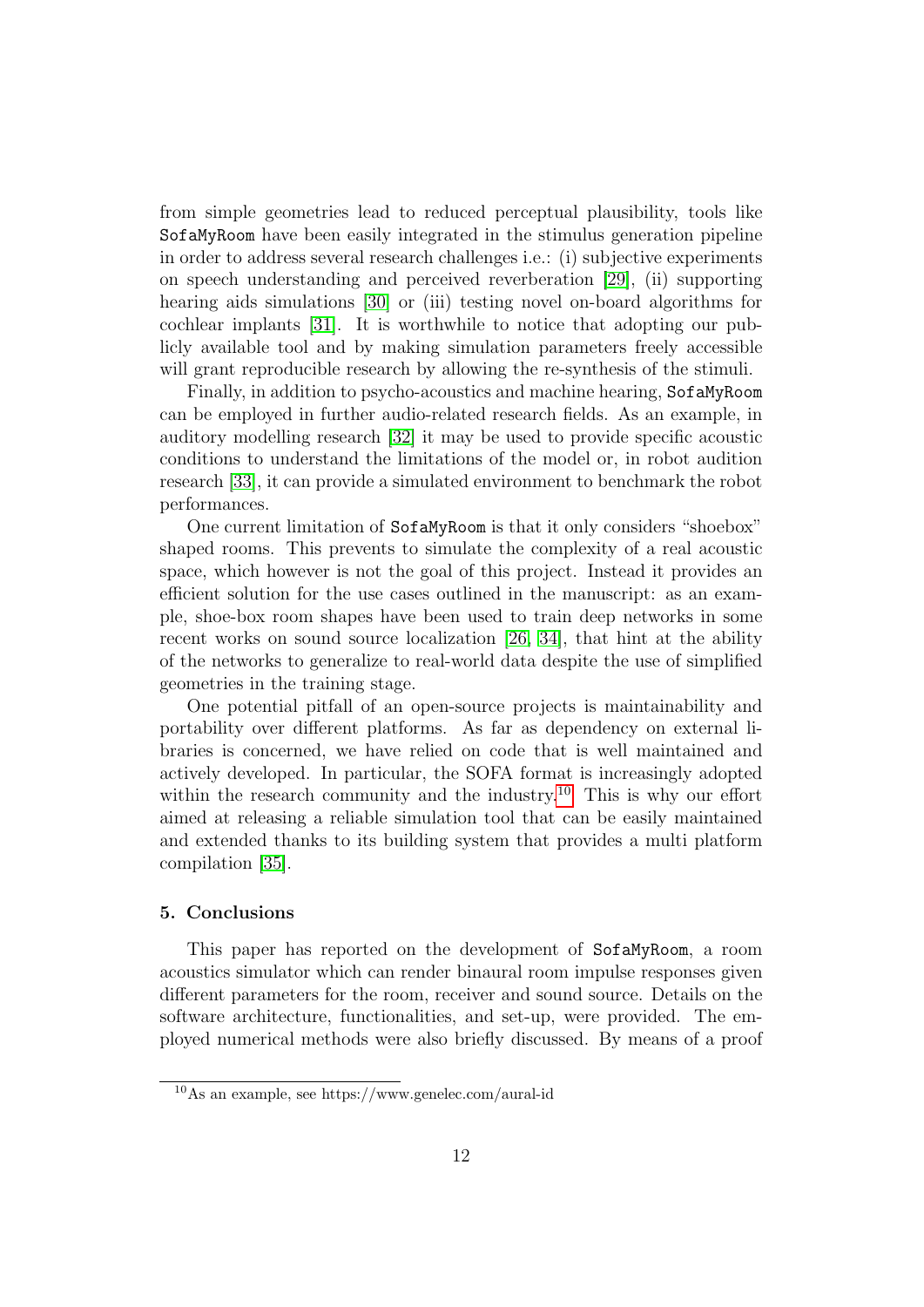of concept example, we showed how SofaMyRoom can be used into a machine hearing workflow. We believe that the proposed framework can be useful for several human and machine audition's challenges such as: cocktail party simulations, localization in highly reverberant scenarios and speech in noise. Improvements in the near future will be mainly aimed at providing support to multi-channel microphone array receivers, also considered in the SOFA format, and at developing a Python wrapper that is expected to boost wider adoption of the simulator.

### 6. Conflict of Interest

We wish to confirm that there are no known conflicts of interest associated with this publication and there has been no significant financial support for this work that could have influenced its outcome.

#### Acknowledgements

We thank Clément Gaultier, Antonie Deleforge and Diego Di Carlo for providing the code of the VAST project.

Icons in Figure [2](#page-4-0) were downloaded and adapted from www.flaticon.com (Authors: wanicon, Kiranshastry, freepik, surang)

## References

- <span id="page-12-0"></span>[1] H. Kuttruff, Room acoustics, CRC Press, 2016.
- <span id="page-12-1"></span>[2] J. Blauert, The technology of binaural listening, Springer, 2013.
- <span id="page-12-2"></span>[3] J. B. Allen, D. A. Berkley, Image method for efficiently simulating smallroom acoustics, The Journal of the Acoustical Society of America 65 (4) (1979) 943–950.
- <span id="page-12-3"></span>[4] R. F. Lyon, Human and machine hearing, Cambridge University Press, 2017.
- <span id="page-12-4"></span>[5] S. Haykin, Z. Chen, The cocktail party problem, Neural computation 17 (9) (2005) 1875–1902.
- <span id="page-12-5"></span>[6] S. Gannot, E. Vincent, S. Markovich-Golan, A. Ozerov, A consolidated perspective on multimicrophone speech enhancement and source separation, IEEE/ACM Transactions on Audio, Speech, and Language Processing 25 (4) (2017) 692–730.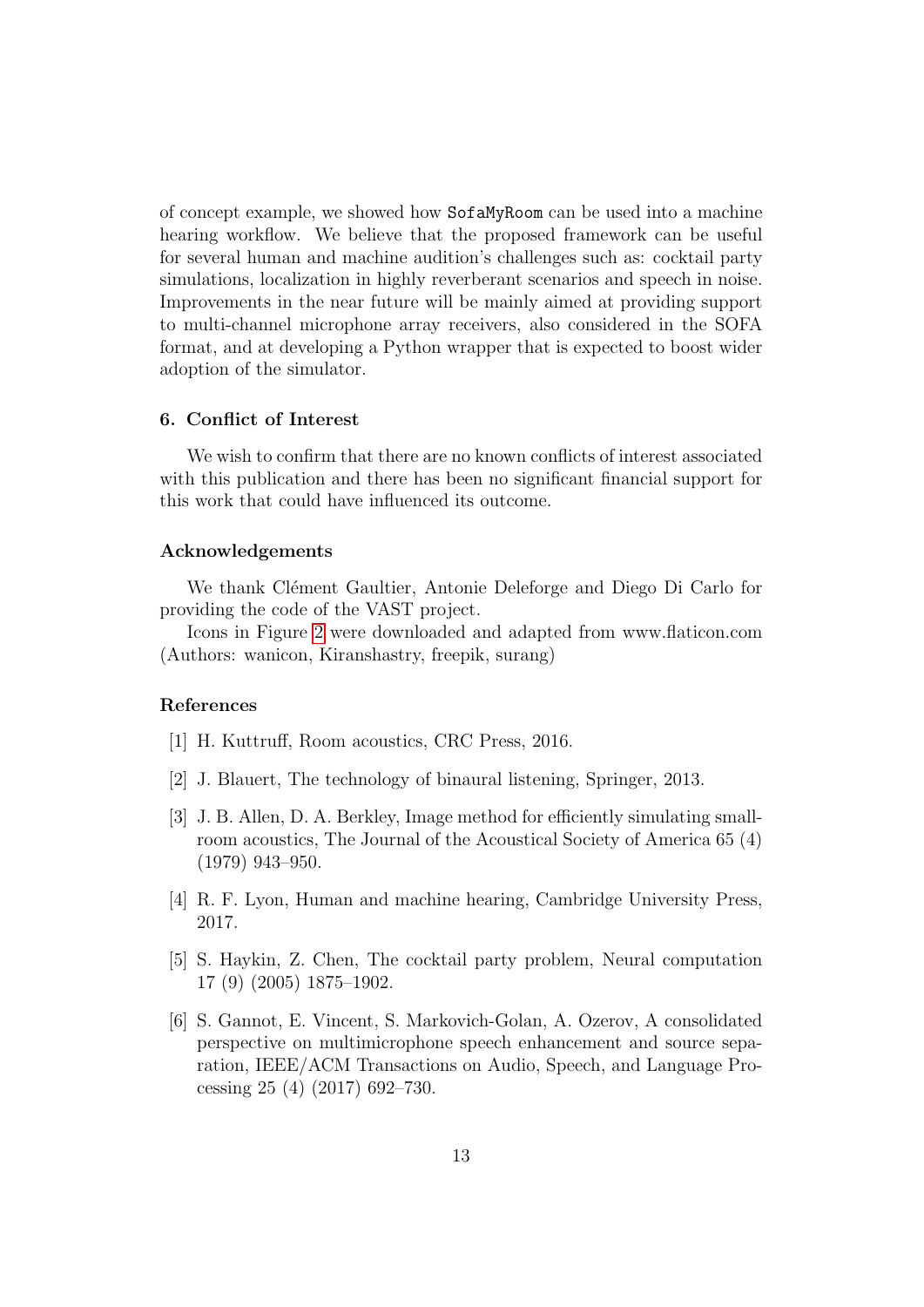- <span id="page-13-0"></span>[7] G. J. Brown, M. Cooke, Computational auditory scene analysis, Computer speech and language 8 (4) (1994) 297–336.
- <span id="page-13-1"></span>[8] W. G. Gardner, K. D. Martin, [HRTF measurements of a KEMAR,](http://asa.scitation.org/doi/abs/10.1121/1.412407) The Journal of the Acoustical Society of America 97 (6) (1995) 3907–3908. [doi:10.1121/1.412407](https://doi.org/10.1121/1.412407). URL <http://asa.scitation.org/doi/abs/10.1121/1.412407>
- <span id="page-13-2"></span>[9] S. M. Schimmel, M. F. Muller, N. Dillier, A fast and accurate "shoebox" room acoustics simulator, in: 2009 IEEE International Conference on Acoustics, Speech and Signal Processing, 2009, pp. 241–244. [doi:10.](https://doi.org/10.1109/ICASSP.2009.4959565) [1109/ICASSP.2009.4959565](https://doi.org/10.1109/ICASSP.2009.4959565).
- <span id="page-13-3"></span>[10] R. Heinz, [Binaural room simulation based on an image source model](https://linkinghub.elsevier.com/retrieve/pii/0003682X9390048B) [with addition of statistical methods to include the diffuse sound scat](https://linkinghub.elsevier.com/retrieve/pii/0003682X9390048B)[tering of walls and to predict the reverberant tail,](https://linkinghub.elsevier.com/retrieve/pii/0003682X9390048B) Applied Acoustics 38 (2) (1993) 145–159. [doi:10.1016/0003-682X\(93\)90048-B](https://doi.org/10.1016/0003-682X(93)90048-B). URL [https://linkinghub.elsevier.com/retrieve/pii/](https://linkinghub.elsevier.com/retrieve/pii/0003682X9390048B) [0003682X9390048B](https://linkinghub.elsevier.com/retrieve/pii/0003682X9390048B)
- <span id="page-13-4"></span>[11] P. Majdak, Y. Iwaya, T. Carpentier, R. Nicol, M. Parmentier, A. Roginska, Y. Suzuki, K. Watanabe, H. Wierstorf, H. Ziegelwanger, M. Noisternig, [Spatially oriented format for acoustics: A data exchange format](http://www.aes.org/e-lib/browse.cfm?elib=16781) [representing head-related transfer functions,](http://www.aes.org/e-lib/browse.cfm?elib=16781) in: Audio Engineering Society Convention 134, Audio Engineering Society, 2013, pp. 1–11. URL <http://www.aes.org/e-lib/browse.cfm?elib=16781>
- <span id="page-13-5"></span>[12] M. Geronazzo, F. Granza, S. Spagnol, F. Avanzini, [A standardized](http://www.aes.org/e-lib/browse.cfm?elib=16802) [repository of head-related and headphone impulse response data,](http://www.aes.org/e-lib/browse.cfm?elib=16802) in: Proc. 134th Conv. Audio Eng. Society, Rome, Italy, 2013, pp. 1–7. URL <http://www.aes.org/e-lib/browse.cfm?elib=16802>
- <span id="page-13-6"></span>[13] C. Gaultier, S. Kataria, A. Deleforge, [VAST : The Virtual Acoustic](https://hal.archives-ouvertes.fr/hal-01416508) [Space Traveler Dataset,](https://hal.archives-ouvertes.fr/hal-01416508) in: International Conference on Latent Variable Analysis and Signal Separation (LVA/ICA), Grenoble, France, 2017, pp. 1–10. URL <https://hal.archives-ouvertes.fr/hal-01416508>
- <span id="page-13-7"></span>[14] X. L. Dong, T. Rekatsinas, [Data Integration and Machine Learning: A](http://dl.acm.org/citation.cfm?doid=3183713.3197387) [Natural Synergy,](http://dl.acm.org/citation.cfm?doid=3183713.3197387) in: Proceedings of the 2018 International Conference on Management of Data - SIGMOD '18, ACM Press, Houston, TX, USA, 2018, pp. 1645–1650. [doi:10.1145/3183713.3197387](https://doi.org/10.1145/3183713.3197387). URL <http://dl.acm.org/citation.cfm?doid=3183713.3197387>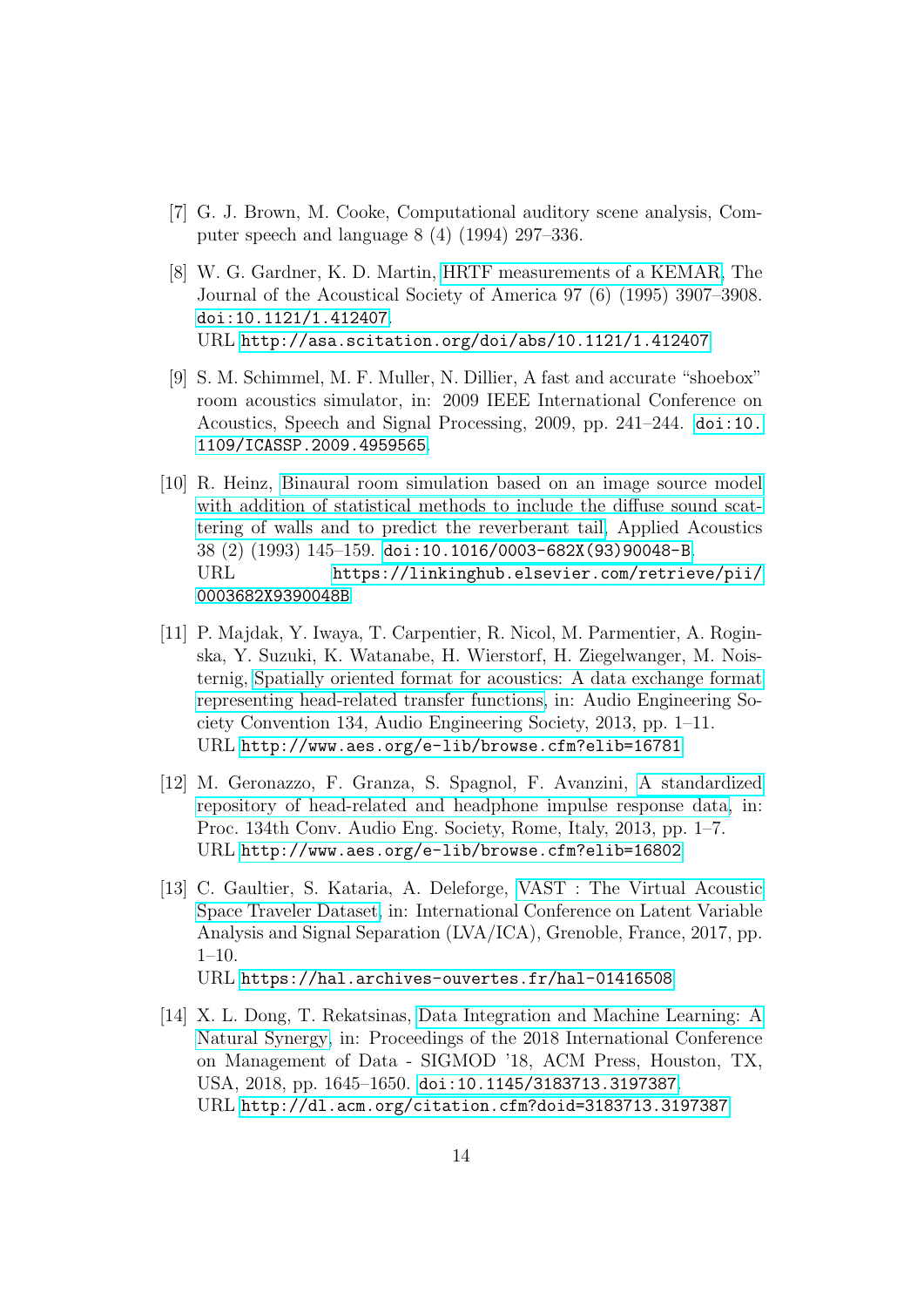- <span id="page-14-0"></span>[15] C. Hoene, I. C. Patino Mejia, A. Cacerovschi, Mysofa—design your personal hrtf, in: Audio Engineering Society Convention 142, Audio Engineering Society, 2017, pp. 1–6.
- <span id="page-14-1"></span>[16] S. Kataria, C. Gaultier, A. Deleforge, [Hearing in a shoe-box : binaural](https://hal.inria.fr/hal-01372435) [source position and wall absorption estimation using virtually supervised](https://hal.inria.fr/hal-01372435) [learning ,](https://hal.inria.fr/hal-01372435) in: 2017 IEEE International Conference on Acoustics, Speech and Signal Processing (ICASSP), New-Orleans, United States, 2017, pp. 226–230. URL <https://hal.inria.fr/hal-01372435>
- <span id="page-14-2"></span>[17] J. Reijniers, D. Vanderelst, C. Jin, S. Carlile, H. Peremans, [An ideal](https://doi.org/10.1007/s00422-014-0588-4)[observer model of human sound localization,](https://doi.org/10.1007/s00422-014-0588-4) Biological Cybernetics 108 (2) (2014) 169–181. [doi:10.1007/s00422-014-0588-4](https://doi.org/10.1007/s00422-014-0588-4). URL <https://doi.org/10.1007/s00422-014-0588-4>
- <span id="page-14-3"></span>[18] R. Barumerli, P. Majdak, R. Baumgartner, J. Reijniers, M. Geronazzo, F. Avanzini, Predicting directional sound-localization of human listeners in both horizontal and vertical dimensions, in: Audio Engineering Society Convention 148, Audio Engineering Society, 2020, p. 8.
- <span id="page-14-4"></span>[19] P. L. Søndergaard, P. Majdak, [The auditory modeling toolbox,](https://link.springer.com/chapter/10.1007/978-3-642-37762-4_2) in: The Technology of Binaural Listening, Springer, Berlin, Heidelberg, 2013, pp. 33–56. [doi:10.1007/978-3-642-37762-4\\_2](https://doi.org/10.1007/978-3-642-37762-4_2). URL [https://link.springer.com/chapter/10.1007/](https://link.springer.com/chapter/10.1007/978-3-642-37762-4_2) [978-3-642-37762-4\\_2](https://link.springer.com/chapter/10.1007/978-3-642-37762-4_2)
- <span id="page-14-5"></span>[20] R. Barumerli, A. Almenari, M. Geronazzo, G. M. Di Nunzio, F. Avanzini, Auditory models comparison for horizontal localization of concurrent speakers in adverse acoustic scenarios, in: 23rd International Congress on Acoustics, 2019, pp. 7686–7693.
- <span id="page-14-6"></span>[21] V. R. Algazi, R. O. Duda, D. M. Thompson, C. Avendano, The CIPIC HRTF database, in: Proceedings of the 2001 IEEE Workshop on the Applications of Signal Processing to Audio and Acoustics (Cat. No.01TH8575), 2001, pp. 99–102. [doi:10.1109/ASPAA.2001.969552](https://doi.org/10.1109/ASPAA.2001.969552).
- <span id="page-14-7"></span>[22] P. Majdak, M. J. Goupell, B. Laback, [Two-Dimensional Localization of](http://journals.lww.com/00003446-201103000-00005) [Virtual Sound Sources in Cochlear-Implant Listeners:,](http://journals.lww.com/00003446-201103000-00005) Ear and Hearing 32 (2) (2011) 198–208. [doi:10.1097/AUD.0b013e3181f4dfe9](https://doi.org/10.1097/AUD.0b013e3181f4dfe9). URL <http://journals.lww.com/00003446-201103000-00005>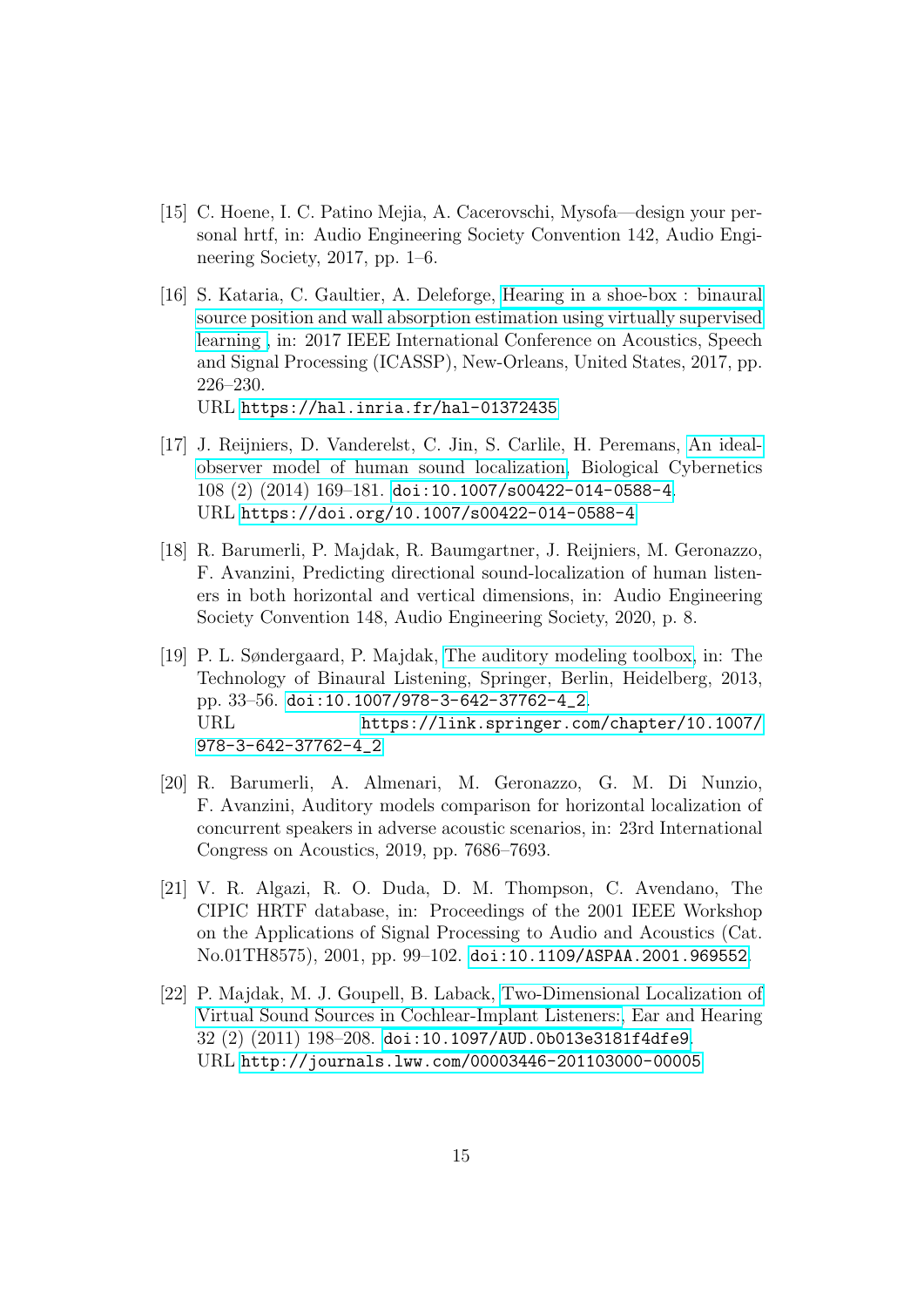- <span id="page-15-0"></span>[23] J. C. Middlebrooks, [Virtual localization improved by scaling nonin](http://asa.scitation.org/doi/abs/10.1121/1.427147)[dividualized external-ear transfer functions in frequency,](http://asa.scitation.org/doi/abs/10.1121/1.427147) The Journal of the Acoustical Society of America 106 (3) (1999) 1493–1510. [doi:10.1121/1.427147](https://doi.org/10.1121/1.427147). URL <http://asa.scitation.org/doi/abs/10.1121/1.427147>
- <span id="page-15-1"></span>[24] M. J. Bianco, P. Gerstoft, J. Traer, E. Ozanich, M. A. Roch, S. Gannot, C.-A. Deledalle, [Machine learning in acoustics: Theory and applications,](http://asa.scitation.org/doi/10.1121/1.5133944) The Journal of the Acoustical Society of America 146 (5) (2019) 3590– 3628. [doi:10.1121/1.5133944](https://doi.org/10.1121/1.5133944). URL <http://asa.scitation.org/doi/10.1121/1.5133944>
- <span id="page-15-2"></span>[25] S. Chakrabarty, E. A. P. Habets, [Broadband doa estimation using con](http://ieeexplore.ieee.org/document/8170010/)[volutional neural networks trained with noise signals,](http://ieeexplore.ieee.org/document/8170010/) in: 2017 IEEE Workshop on Applications of Signal Processing to Audio and Acoustics (WASPAA), IEEE, New Paltz, NY, 2017, pp. 136–140. [doi:](https://doi.org/10.1109/WASPAA.2017.8170010) [10.1109/WASPAA.2017.8170010](https://doi.org/10.1109/WASPAA.2017.8170010). URL <http://ieeexplore.ieee.org/document/8170010/>
- <span id="page-15-3"></span>[26] L. Perotin, A. Defossez, E. Vincent, R. Serizel, A. Guerin, [Regression](https://ieeexplore.ieee.org/document/8937277/) [Versus Classification for Neural Network Based Audio Source Localiza](https://ieeexplore.ieee.org/document/8937277/)[tion,](https://ieeexplore.ieee.org/document/8937277/) in: 2019 IEEE Workshop on Applications of Signal Processing to Audio and Acoustics (WASPAA), IEEE, New Paltz, NY, USA, 2019, pp. 343–347. [doi:10.1109/WASPAA.2019.8937277](https://doi.org/10.1109/WASPAA.2019.8937277). URL <https://ieeexplore.ieee.org/document/8937277/>
- <span id="page-15-4"></span>[27] W. He, P. Motlicek, J.-M. Odobez, [Adaptation of Multiple Sound Source](https://ieeexplore.ieee.org/document/8682655/) [Localization Neural Networks with Weak Supervision and Domain](https://ieeexplore.ieee.org/document/8682655/)[adversarial Training,](https://ieeexplore.ieee.org/document/8682655/) in: ICASSP 2019 - 2019 IEEE International Conference on Acoustics, Speech and Signal Processing (ICASSP), IEEE, Brighton, United Kingdom, 2019, pp. 770–774. [doi:10.1109/ICASSP.](https://doi.org/10.1109/ICASSP.2019.8682655) [2019.8682655](https://doi.org/10.1109/ICASSP.2019.8682655). URL <https://ieeexplore.ieee.org/document/8682655/>

<span id="page-15-5"></span>[28] J. Salamon, J. P. Bello, Deep convolutional neural networks and data

- augmentation for environmental sound classification, IEEE Sig. Process. Letters 24 (3) (2017) 279–283.
- <span id="page-15-6"></span>[29] G. M. Ellis, P. Zahorik, [A dissociation between speech understanding](https://linkinghub.elsevier.com/retrieve/pii/S0378595518305112) [and perceived reverberation,](https://linkinghub.elsevier.com/retrieve/pii/S0378595518305112) Hearing Research 379 (2019) 52–58. [doi:10.1016/j.heares.2019.04.015](https://doi.org/10.1016/j.heares.2019.04.015). URL [https://linkinghub.elsevier.com/retrieve/pii/](https://linkinghub.elsevier.com/retrieve/pii/S0378595518305112) [S0378595518305112](https://linkinghub.elsevier.com/retrieve/pii/S0378595518305112)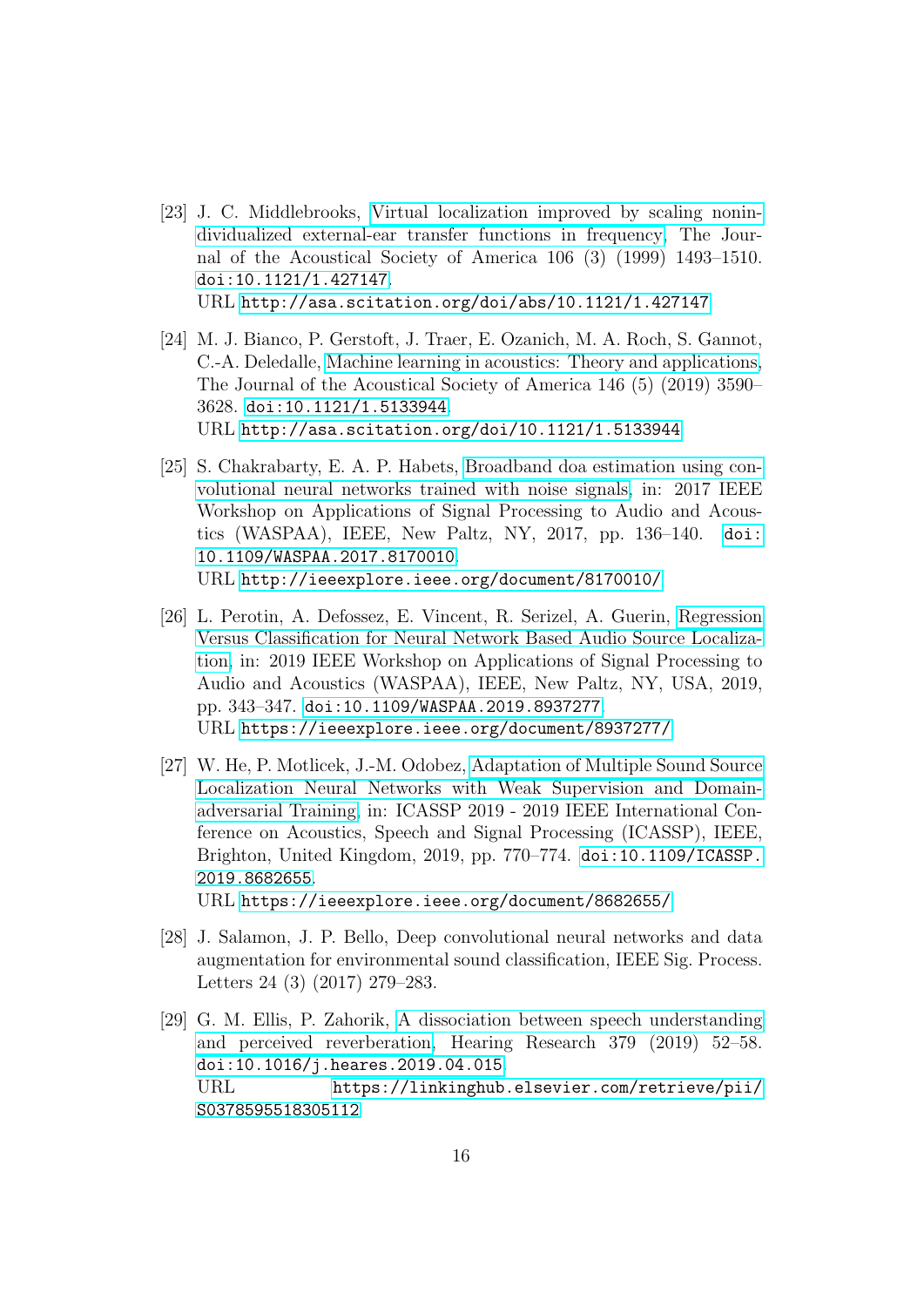- <span id="page-16-0"></span>[30] M. F. Mueller, A. Kegel, S. M. Schimmel, N. Dillier, M. Hofbauer, [Lo](http://asa.scitation.org/doi/10.1121/1.4705292)[calization of virtual sound sources with bilateral hearing aids in realis](http://asa.scitation.org/doi/10.1121/1.4705292)[tic acoustical scenes,](http://asa.scitation.org/doi/10.1121/1.4705292) The Journal of the Acoustical Society of America 131 (6) (2012) 4732–4742. [doi:10.1121/1.4705292](https://doi.org/10.1121/1.4705292). URL <http://asa.scitation.org/doi/10.1121/1.4705292>
- <span id="page-16-1"></span>[31] E. A. Lopez-Poveda, A. Eustaquio-Martín, M. J. Fumero, J. S. Stohl, R. Schatzer, P. Nopp, R. D. Wolford, J. M. Gorospe, R. Polo, A. G. Revilla, B. S. Wilson, [Lateralization of virtual sound sources with](https://linkinghub.elsevier.com/retrieve/pii/S0378595518305355) [a binaural cochlear-implant sound coding strategy inspired by the](https://linkinghub.elsevier.com/retrieve/pii/S0378595518305355) [medial olivocochlear reflex,](https://linkinghub.elsevier.com/retrieve/pii/S0378595518305355) Hearing Research 379 (2019) 103–116. [doi:10.1016/j.heares.2019.05.004](https://doi.org/10.1016/j.heares.2019.05.004). URL [https://linkinghub.elsevier.com/retrieve/pii/](https://linkinghub.elsevier.com/retrieve/pii/S0378595518305355) [S0378595518305355](https://linkinghub.elsevier.com/retrieve/pii/S0378595518305355)
- <span id="page-16-2"></span>[32] M. Lavandier, J. F. Culling, [Prediction of binaural speech intelligibility](http://asa.scitation.org/doi/10.1121/1.3268612) [against noise in rooms,](http://asa.scitation.org/doi/10.1121/1.3268612) The Journal of the Acoustical Society of America 127 (1) (2010) 387–399. [doi:10.1121/1.3268612](https://doi.org/10.1121/1.3268612). URL <http://asa.scitation.org/doi/10.1121/1.3268612>
- <span id="page-16-3"></span>[33] A. Deleforge, F. Forbes, R. Horaud, Acoustic space learning for soundsource separation and localization on binaural manifolds, International journal of neural systems 25 (01) (2015) 1440003.
- <span id="page-16-4"></span>[34] D. Di Carlo, A. Deleforge, N. Bertin, [Mirage: 2D Source Localization](https://ieeexplore.ieee.org/document/8683534/) [Using Microphone Pair Augmentation with Echoes,](https://ieeexplore.ieee.org/document/8683534/) in: ICASSP 2019 - 2019 IEEE International Conference on Acoustics, Speech and Signal Processing (ICASSP), IEEE, Brighton, United Kingdom, 2019, pp. 775– 779. [doi:10.1109/ICASSP.2019.8683534](https://doi.org/10.1109/ICASSP.2019.8683534). URL <https://ieeexplore.ieee.org/document/8683534/>
- <span id="page-16-5"></span>[35] G. Wilson, D. A. Aruliah, C. T. Brown, N. P. C. Hong, M. Davis, R. T. Guy, S. H. D. Haddock, K. D. Huff, I. M. Mitchell, M. D. Plumbley, B. Waugh, E. P. White, P. Wilson, [Best Practices for](https://journals.plos.org/plosbiology/article?id=10.1371/journal.pbio.1001745) [Scientific Computing,](https://journals.plos.org/plosbiology/article?id=10.1371/journal.pbio.1001745) PLOS Biology 12 (1) (2014) e1001745, publisher: Public Library of Science. [doi:10.1371/journal.pbio.1001745](https://doi.org/10.1371/journal.pbio.1001745). URL [https://journals.plos.org/plosbiology/article?id=10.](https://journals.plos.org/plosbiology/article?id=10.1371/journal.pbio.1001745) [1371/journal.pbio.1001745](https://journals.plos.org/plosbiology/article?id=10.1371/journal.pbio.1001745)